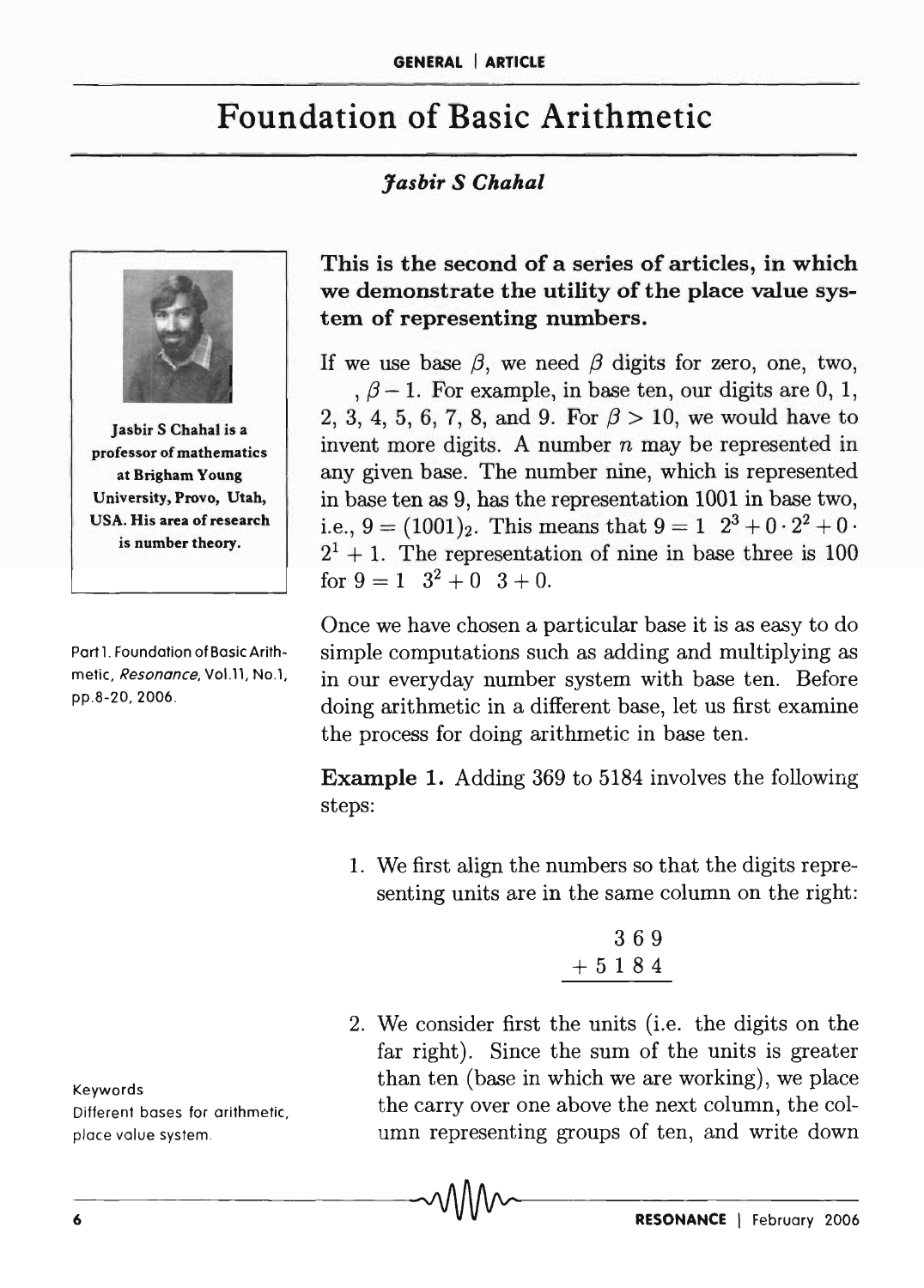the digit 3 for leftover units below the summation  $\lim_{n \to \infty}$  1

$$
\begin{array}{r} 369 \\
 +5184 \\
 \hline\n 3\n \end{array}
$$

3. We do the same now for the column representing tens, and take the carryover to the next column representing hundreds if the sum of the digits is greater than ten. **In** essence, because we are adding in the tens column, we are actually adding 60,80 and the one ten which we carried over from the units. 1 1

$$
\begin{array}{@{}c@{\hspace{1em}}c@{\hspace{1em}}c@{\hspace{1em}}c@{\hspace{1em}}c@{\hspace{1em}}c@{\hspace{1em}}c@{\hspace{1em}}c@{\hspace{1em}}c@{\hspace{1em}}c@{\hspace{1em}}c@{\hspace{1em}}c@{\hspace{1em}}c@{\hspace{1em}}c@{\hspace{1em}}c@{\hspace{1em}}c@{\hspace{1em}}c@{\hspace{1em}}c@{\hspace{1em}}c@{\hspace{1em}}c@{\hspace{1em}}c@{\hspace{1em}}c@{\hspace{1em}}c@{\hspace{1em}}c@{\hspace{1em}}c@{\hspace{1em}}c@{\hspace{1em}}c@{\hspace{1em}}c@{\hspace{1em}}c@{\hspace{1em}}c@{\hspace{1em}}c@{\hspace{1em}}c@{\hspace{1em}}c@{\hspace{1em}}c@{\hspace{1em}}c@{\hspace{1em}}c@{\hspace{1em}}c@{\hspace{1em}}c@{\hspace{1em}}c@{\hspace{1em}}c@{\hspace{1em}}c@{\hspace{1em}}c@{\hspace{1em}}c@{\hspace{1em}}c@{\hspace{1em}}c@{\hspace{1em}}c@{\hspace{1em}}c@{\hspace{1em}}c@{\hspace{1em}}c@{\hspace{1em}}c@{\hspace{1em}}c@{\hspace{1em}}c@{\hspace{1em}}c@{\hspace{1em}}c@{\hspace{1em}}c@{\hspace{1em}}c@{\hspace{1em}}c@{\hspace{1em}}c@{\hspace{1em}}c@{\hspace{1em}}c@{\hspace{1em}}c@{\hspace{1em}}c@{\hspace{1em}}c@{\hspace{1em}}c@{\hspace{1em}}c@{\hspace{1em}}c@{\hspace{1em}}c@{\hspace{1em}}c@{\hspace{1em}}c@{\hspace{1em}}c@{\hspace{1em}}c@{\hspace{1em}}c@{\hspace{1em}}c@{\hspace{1em}}c@{\hspace{1em}}c@{\hspace{1em}}c@{\hspace{1em}}c@{\hspace{1em}}c@{\hspace{1em}}c@{\hspace{1em}}c@{\hspace{1em}}c@{\hspace{1em}}c@{\hspace{1em}}c@{\hspace{1em}}c@{\hspace{
$$

4. We continue this process until we reach the last column to get

$$
\begin{array}{@{}c@{\hspace{1em}}c@{\hspace{1em}}c@{\hspace{1em}}c@{\hspace{1em}}c@{\hspace{1em}}c@{\hspace{1em}}c@{\hspace{1em}}c@{\hspace{1em}}c@{\hspace{1em}}c@{\hspace{1em}}c@{\hspace{1em}}c@{\hspace{1em}}c@{\hspace{1em}}c@{\hspace{1em}}c@{\hspace{1em}}c@{\hspace{1em}}c@{\hspace{1em}}c@{\hspace{1em}}c@{\hspace{1em}}c@{\hspace{1em}}c@{\hspace{1em}}c@{\hspace{1em}}c@{\hspace{1em}}c@{\hspace{1em}}c@{\hspace{1em}}c@{\hspace{1em}}c@{\hspace{1em}}c@{\hspace{1em}}c@{\hspace{1em}}c@{\hspace{1em}}c@{\hspace{1em}}c@{\hspace{1em}}c@{\hspace{1em}}c@{\hspace{1em}}c@{\hspace{1em}}c@{\hspace{1em}}c@{\hspace{1em}}c@{\hspace{1em}}c@{\hspace{1em}}c@{\hspace{1em}}c@{\hspace{1em}}c@{\hspace{1em}}c@{\hspace{1em}}c@{\hspace{1em}}c@{\hspace{1em}}c@{\hspace{1em}}c@{\hspace{1em}}c@{\hspace{1em}}c@{\hspace{1em}}c@{\hspace{1em}}c@{\hspace{1em}}c@{\hspace{1em}}c@{\hspace{1em}}c@{\hspace{1em}}c@{\hspace{1em}}c@{\hspace{1em}}c@{\hspace{1em}}c@{\hspace{1em}}c@{\hspace{1em}}c@{\hspace{1em}}c@{\hspace{1em}}c@{\hspace{1em}}c@{\hspace{1em}}c@{\hspace{1em}}c@{\hspace{1em}}c@{\hspace{1em}}c@{\hspace{1em}}c@{\hspace{1em}}c@{\hspace{1em}}c@{\hspace{1em}}c@{\hspace{1em}}c@{\hspace{1em}}c@{\hspace{1em}}c@{\hspace{1em}}c@{\hspace{1em}}c@{\hspace{1em}}c@{\hspace{1em}}c@{\hspace{1em}}c@{\hspace{1em}}c@{\hspace{1em}}c@{\hspace{1em}}c@{\hspace{1em}}c@{\hspace{1em}}c@{\hspace{
$$

Hence  $369 + 5184 = 5553$ .

It is possible to do arithmetic in any base as easily as in base ten, the base we are so accustomed to.

**Example 2.** We want to add the numbers 2324 and 103 with base  $\beta = \text{five}$ . First note that our representation is not in base ten so 103 is not one hundred and three. In fact, 103 is  $1\quad 5^2 + 0 \quad 5 + 3$ . Hence this number is to be read as 'one-zero-three'. Also note that we need only the digits 0, 1, 2, 3, 4 and discard the remaining 5, 6, 7 8, 9. Again, to add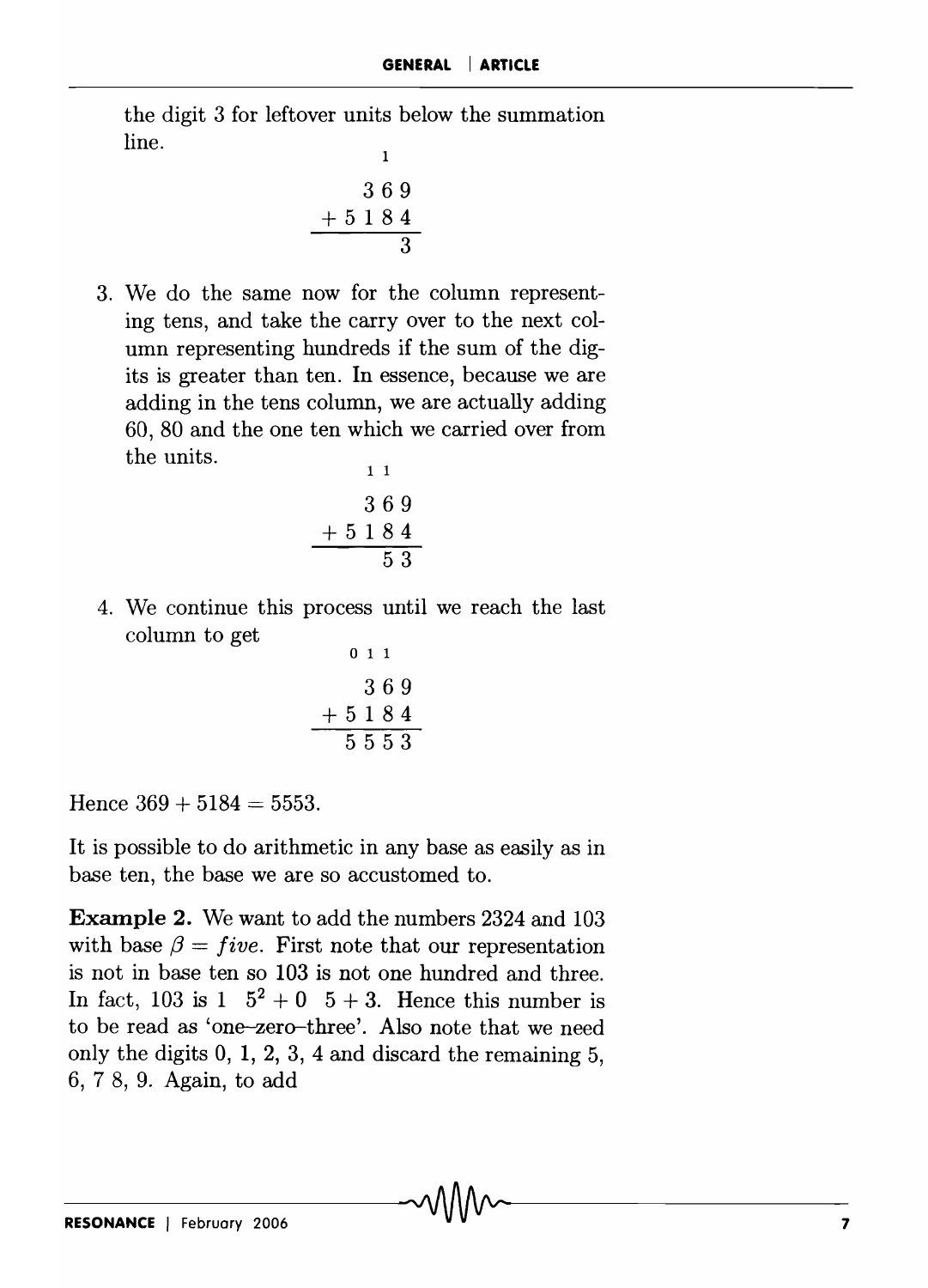1. We align these two numbers as shown below with the units digits in the right most column.

$$
\begin{array}{c}\n 2324 \\
 + 103\n \end{array}
$$

2. Starting with the units column, we add the digits. Since the sum is seven, two greater than our base five, we carry one to the next column, and write down the digit for two (surplus from one group of five) as shown.

$$
\begin{array}{c}\n \phantom{-}1 \\
 2 \ 3 \ 2 \ 4 \\
 \underline{+} \ 1 \ 0 \ 3 \\
 \underline{2}\n \end{array}
$$

3. Continuing this process until we reach the last column, we get

$$
\begin{array}{@{}c@{\hspace{1em}}c@{\hspace{1em}}}\n & & & & & 1 \\
 & & 2 & 3 & 2 & 4 \\
 & & 1 & 0 & 3 \\
 \hline\n & 2 & 4 & 3 & 2\n \end{array}
$$

Multiplication and division can also be done in any base in a similar manner. A multiplication table for base  $\beta$ is  $\beta \times \beta$  if the multiplication by 0 is included in the table. If multiplication by zero is ignored, as it always results in zero, the table is  $({\beta} - 1) \times ({\beta} - 1)$ . One memorizes the traditional multiplication table for base ten in elementary school.

|  | 11233456789                 |  |  |  |  |
|--|-----------------------------|--|--|--|--|
|  | $1$ 1 2 3 4 5 6 7 8 9       |  |  |  |  |
|  | 2 2 4 6 8 10 12 14 16 18    |  |  |  |  |
|  | 3 3 6 9 12 15 18 21 24 27   |  |  |  |  |
|  | 4 4 8 12 16 20 24 28 32 36  |  |  |  |  |
|  | 5 5 10 15 20 25 30 35 40 45 |  |  |  |  |
|  | 6 6 12 18 24 30 36 42 48 54 |  |  |  |  |
|  | 7 7 14 21 28 35 42 49 56 63 |  |  |  |  |
|  | 8 8 16 24 32 40 48 56 64 72 |  |  |  |  |
|  | 9 9 18 27 36 45 54 63 72 81 |  |  |  |  |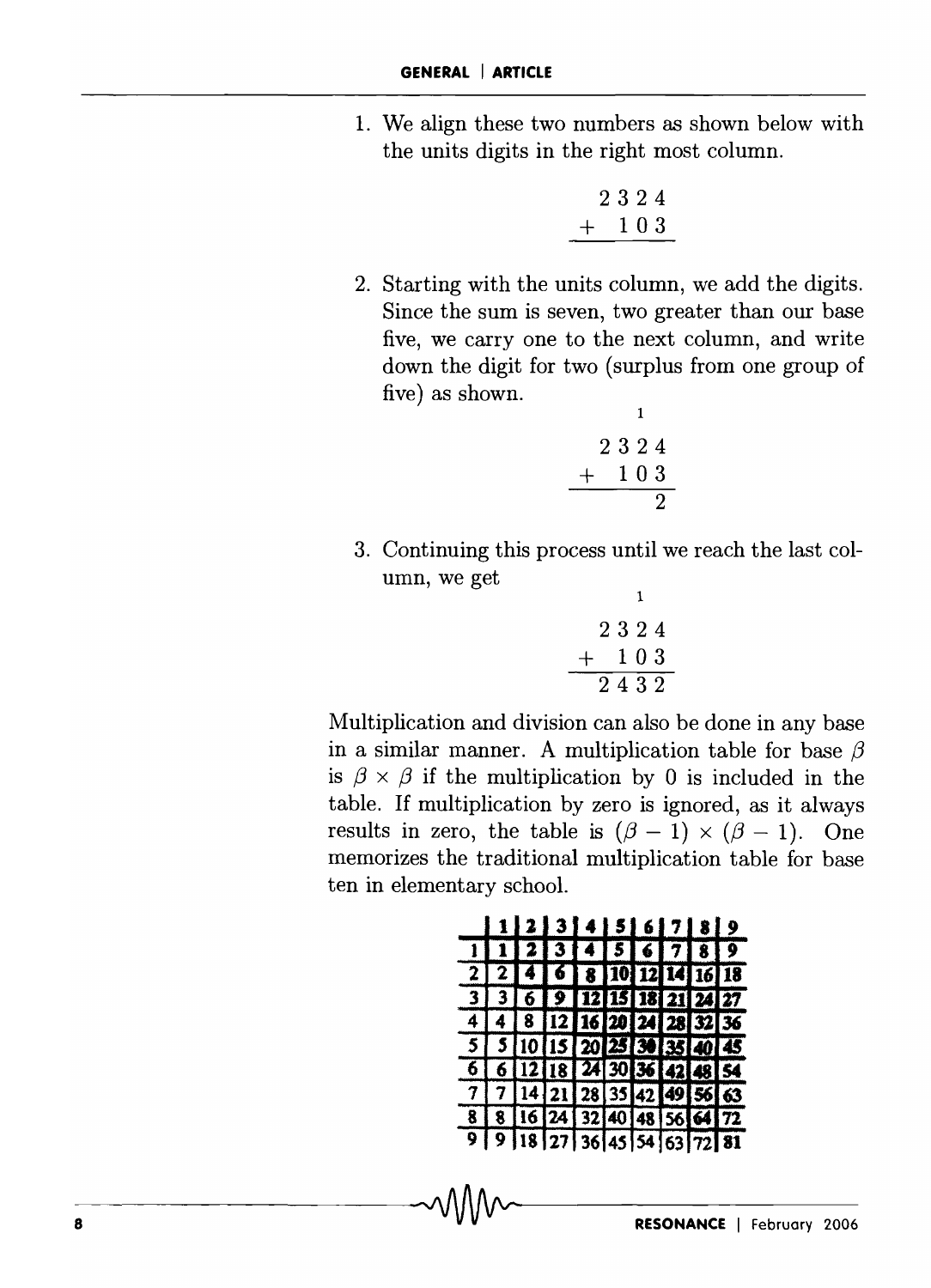How do we read this table? To find the product  $6 \times 7$ , we look at the entry in the 6th row and 7th column. Because multiplication is commutative, that is  $a \times b =$  $b \times a$  (why?) this product is the same as the entry in the 7th row and 6th column. Thus we actually need only the part of the table shown in bold face.

Tables for other bases are constructed in the same way. For base five, the multiplication table would appear as below.

|                | 1 | 2 | 3  | 4  |
|----------------|---|---|----|----|
|                |   | 2 | 3  | 4  |
| $\overline{2}$ |   |   |    | 13 |
| 3              |   |   | 14 | 22 |
|                |   |   |    | 31 |

If the base is two the table is trivial.

|    | N  | ı  |
|----|----|----|
| IJ | I. | I) |
|    |    |    |

If  $\beta$  < ten, we may use the first  $\beta$  digits 0, 1, 2,  ${3 - 1}$  from 0, 1, 2, , 9 and discard the remaining digits. But if  $\beta$  is more than ten, the ten digits 0, 1, 2,

, 9 are not enough. We must invent symbols for the extra digits. Let us consider base twelve. We will need two more digits. We can choose them arbitrarily. Let  $\tau$  represent ten and let  $\varepsilon$  represent eleven. Now we can construct the multiplication table for base twelve.

We can now use this table to multiply any two numbers in base twelve. The procedure is similar to that of adding.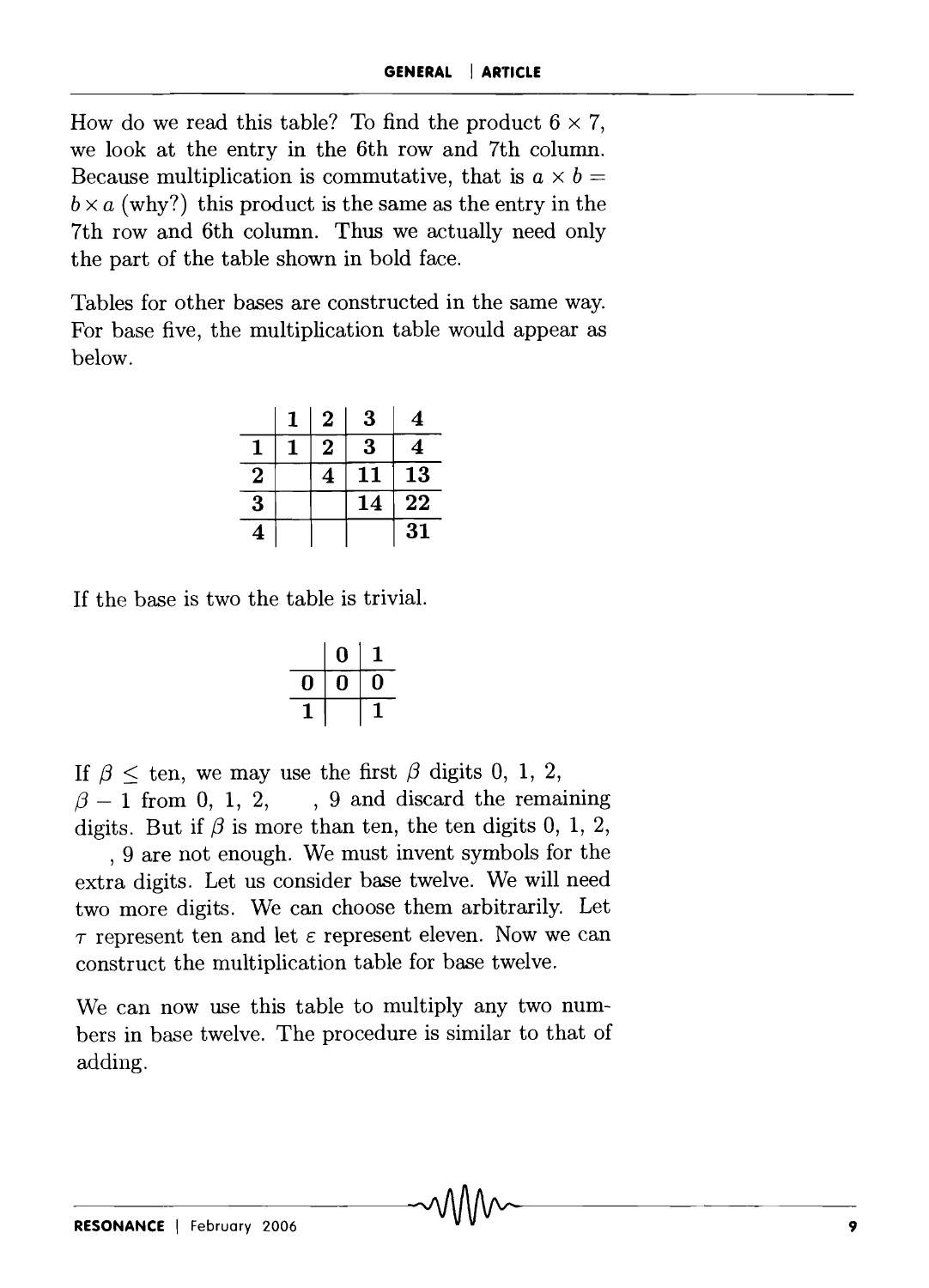|                     | 1 | 2           | 3 | 4  | 5      | 6  | 7              | 8  | 9  | $\tau$              | ε                    |
|---------------------|---|-------------|---|----|--------|----|----------------|----|----|---------------------|----------------------|
| $\mathbf{1}$        | 1 | $\mathbf 2$ | 3 | 4  | 5      | 6  | 7              | 8  | 9  | $\boldsymbol{\tau}$ | $\epsilon$           |
| $\boldsymbol{2}$    |   | 4           | 6 | 8  | $\tau$ | 10 | 12             | 14 | 16 | 18                  | $1\tau$              |
| $\bf{3}$            |   |             | 9 | 10 | 13     | 16 | 19             | 20 | 23 | 26                  | 29                   |
| $\boldsymbol{4}$    |   |             |   | 14 | 18     | 20 | 24             | 28 | 30 | 34                  | 38                   |
| $\bf{5}$            |   |             |   |    | 21     | 26 | $2\varepsilon$ | 34 | 39 | 42                  | 47                   |
| 6                   |   |             |   |    |        | 30 | 36             | 40 | 46 | 50                  | 56                   |
| $\overline{7}$      |   |             |   |    |        |    | 41             | 48 | 53 | $5\tau$             | 65                   |
| 8                   |   |             |   |    |        |    |                | 54 | 60 | 68                  | 74                   |
| 9                   |   |             |   |    |        |    |                |    | 69 | 76                  | 83                   |
| $\tau$              |   |             |   |    |        |    |                |    |    | 84                  | 92                   |
| $\pmb{\varepsilon}$ |   |             |   |    |        |    |                |    |    |                     | $\boldsymbol{\tau1}$ |

| <b>Example 3.</b> To illustrate, we will multiply $4\tau 3$ by $1\epsilon$ . |  |  |  |  |  |  |  |  |
|------------------------------------------------------------------------------|--|--|--|--|--|--|--|--|
|------------------------------------------------------------------------------|--|--|--|--|--|--|--|--|

1. First align these two numbers with the units digits in the far right column.

$$
\begin{array}{c}\n4 \tau 3 \\
\times 1 \epsilon\n\end{array}
$$

2. Starting with the units column, we multiply the digits. Using the table above, we can multiply any two digits. We start at the units place and find that  $3 \times \varepsilon = 29$  (it is not twenty-nine, but 'twonine' in base twelve, i.e., two dozens plus nine). We place the units digit 9 under the product bar and carry the digit 2 to the next column as shown below.  $\overline{2}$ 

$$
\begin{array}{c}\n4 \tau \ 3 \\
\times \ 1 \ \varepsilon \\
\hline\n9\n\end{array}
$$

3. Just as in 'usual' multiplication, the digits that are carried over to the next column must be added into the product of digits in the next step. In our

-o--------------------------~---------------------------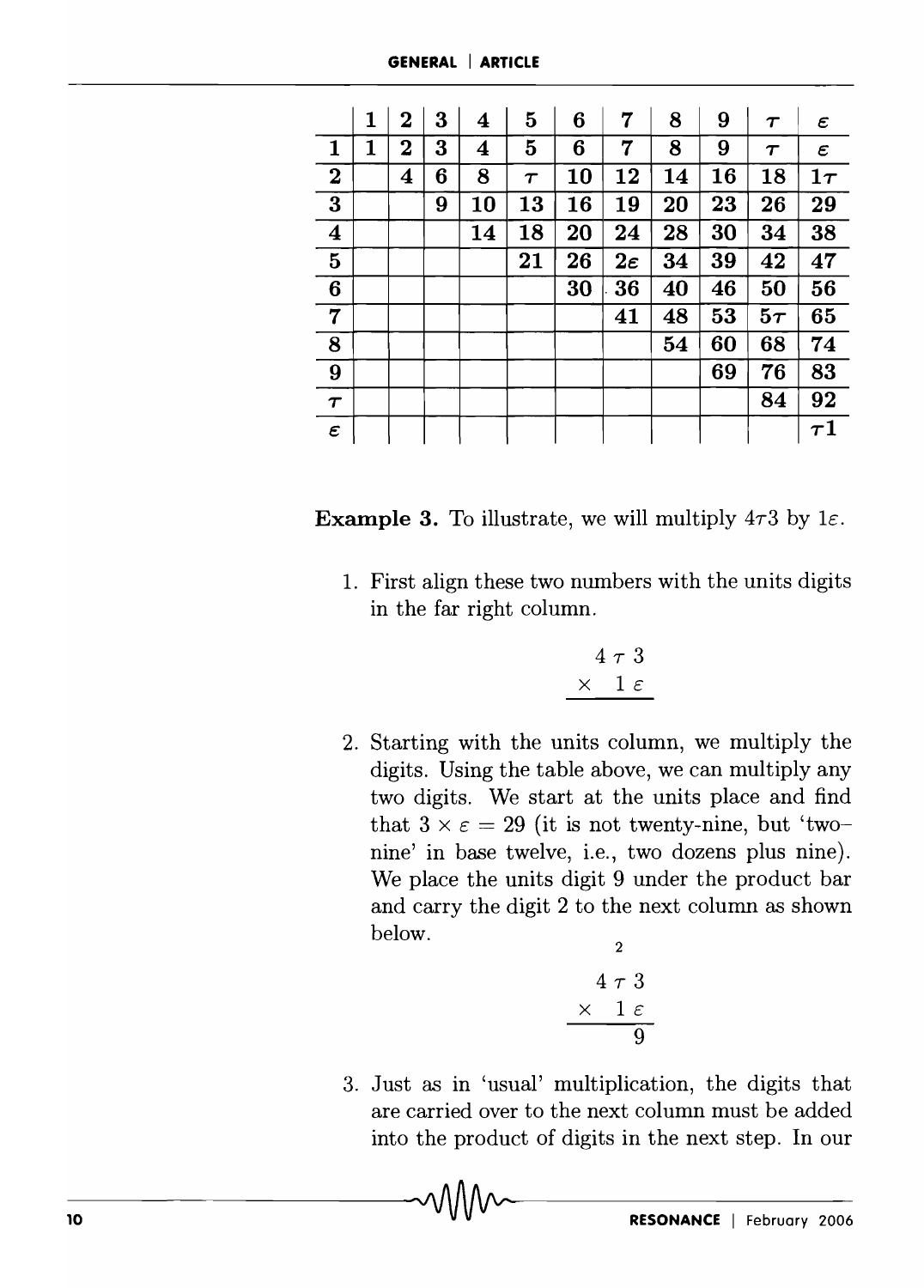problem, we must now multiply  $\tau$  by  $\varepsilon$  and add the 2 we carried over from the units column. From the table,  $\tau \times \epsilon = 92$ . Add 2 to get 94. Once again, place the 4 under the product bar and carryover 9. By multiplying 4 by  $\varepsilon$ , we get 38, but now 9 must be added to the product. We use the procedure outlined above for addition to get  $38 + 9 = 45$ . Because we have no more digits left to multiply, we place 45 under the product bar as shown below.

$$
\begin{array}{c}\n9 & 2 \\
4 & \tau & 3 \\
\times & 1 & \varepsilon \\
\hline\n4 & 5 & 4 & 9\n\end{array}
$$

4. To begin multiplying with the second digit, we place a zero place holder for obvious reasons under the units column and proceed with the multiplication as shown below.

$$
\begin{array}{c}\n9 & 2 \\
4 & \tau & 3 \\
\times & 1 & \varepsilon \\
4 & 5 & 4 & 9 \\
4 & \tau & 3 & 0\n\end{array}
$$

5. Now the two rows below the product bar are added together as explained earlier to get the final answer.

$$
\begin{array}{c}\n1 \\
4549 \\
+4730 \\
\hline\n9379\n\end{array}
$$

Long division is done in a similar manner.

**Example 4.** Let  $\beta$  = seven. We want to find the quotient and the remainder when we divide the number whose representation in base seven is 51643 by ten, i.e. by 13.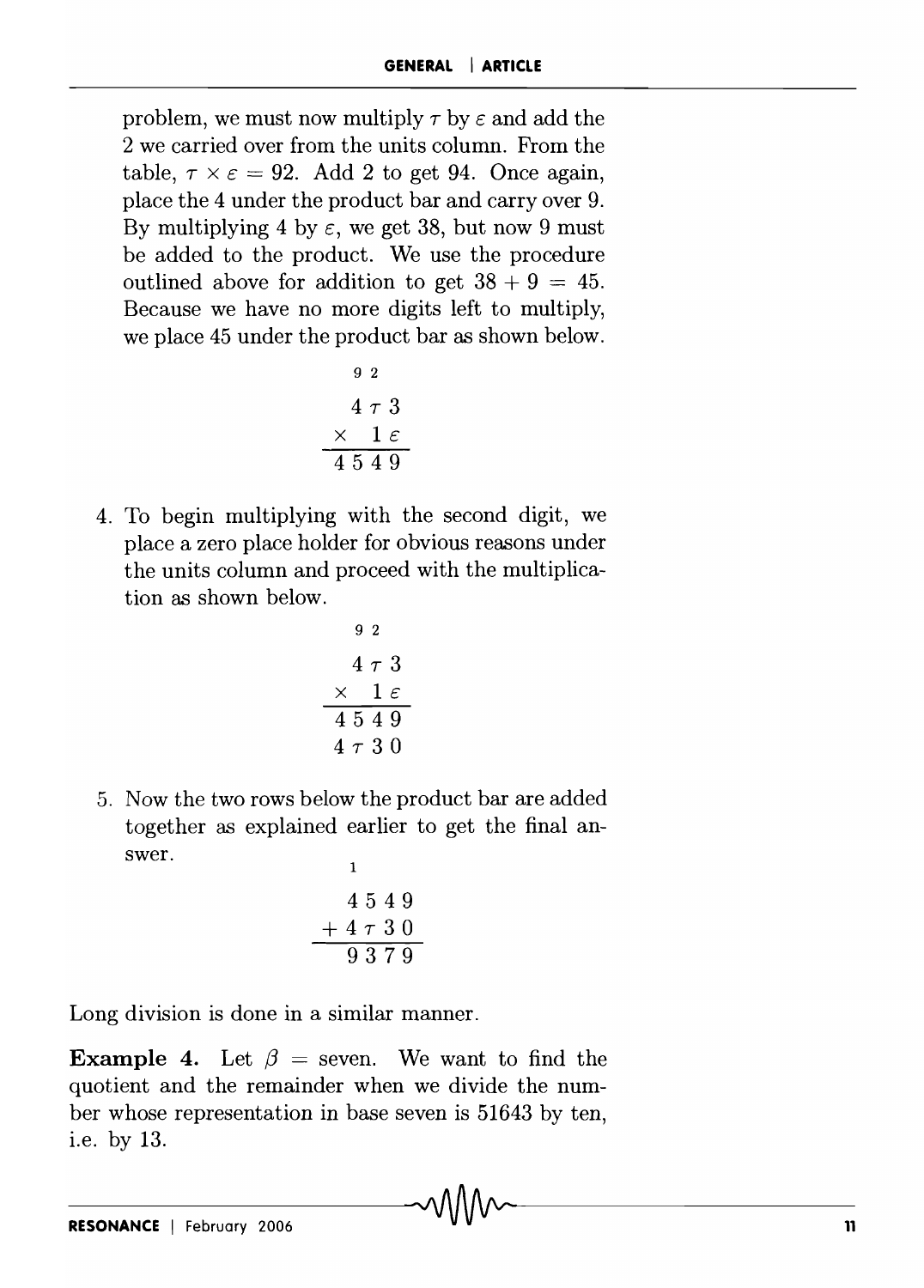| 3460      |
|-----------|
| 13  51643 |
| $-42$     |
| 66        |
| -55       |
| 114       |
| $-114\,$  |
| 03        |
|           |
|           |

So the quotient  $q = 3460$ , and the remainder  $r = 3$ .

#### Base Change

Our decimal number system is a human invention, it is not 'God given' (In some sense it is. We did not choose how many fingers a person could have.) The only hurdle is that we are so well trained in decimal numerals that it is difficult to think otherwise. As a matter of fact, when we see 52, in say base seven, we are tempted to read it as fifty-two (five tens and two) while it is actually  $5 \cdot 7 + 2 =$ thirty-seven. The obstacles are not conceptual, but habitual and linguistic ones. The names of the numbers themselves are decimal based. The number whose decimal representation is 24, i.e. two tens and four, is called twenty-four.

During the transmission of our decimal number system from India to the West, different bases and our terminology got a little bit mixed up. The twenty four spoke wheel on the official seal of Emperor Ashoka (273-237 BC) suggests that base twelve may also have been used in India at that time. It is more certain that we inherited sixty minutes in an hour from the Babylonians.

In English, two peculiar words, *eleven* and *twelve,* seem to be left over from a dozen after completing a group of ten. But after twelve we revert back to thirteen (three

-2----------------------------~----------------------------

During the transmission of our decimal number system from India to the West, different bases and our terminology got a little bit mixed up. The twenty four spoke wheel on the official seal of Emperor Ashoka (273-237 BC) suggests that base twelve may also have been used in India at that time. It is more certain that we inherited sixty minutes in an hour from the Babylonians.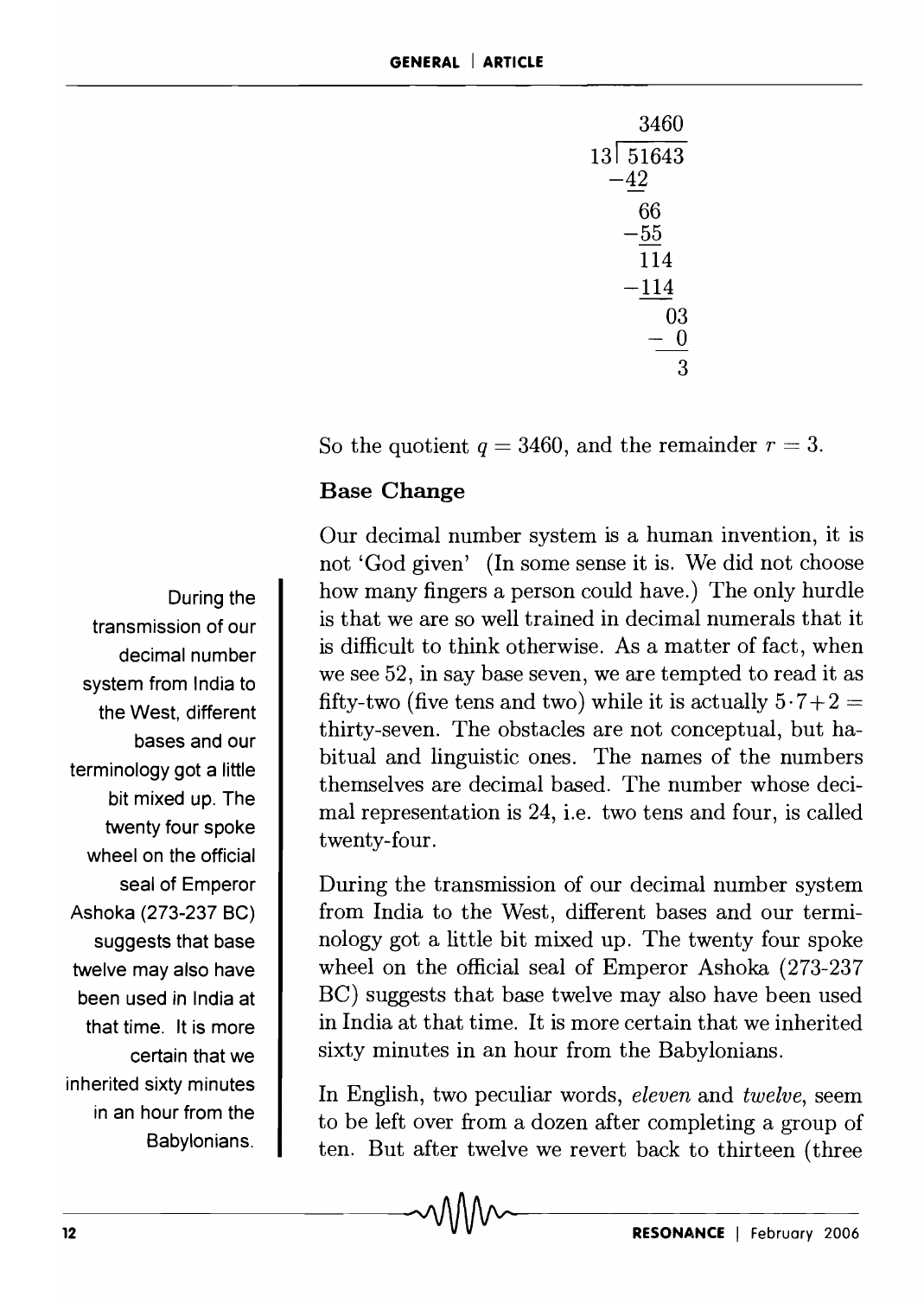and ten), fourteen and so on. Strictly speaking, in our decimal system eleven and twelve could have been more appropriately called something like oneteen, twoteen. It may be noted that while in English these two words are anomalies, in Indian languages as well as in Latin, the words for eleven and twelve follow the same pattern as thirteen, fourteen and so on. In decimal based English, twenty means two tens. The Welsh used base nine, hence the word for eighteen (eight and ten) in Welsh is deu naw (two nines). Had we used base six, the word for eight would probably be twix (two and six). For more see (1].

Before working out some examples for *base change,* i.e. to change representation of a number given in one base to that in another one, the reader is reminded to read a representation, say 63 in base seven, simply as six three and not sixty-three, for in base seven 63 is six sevens plus three and not six tens plus three. If a base is not specified, it is understood to be our own decimal one.

## Example 5.

Let  $n = 101$ , that is, one hundred and one. Suppose we want to express *n* in binary representation. To find digits, starting with the unit digit, all we need to do is to perform long division (in decimal system) with  $\beta = 2$ repeatedly. The remainders are the digits:

$$
101 = 50 \quad 2 + 1
$$
  
\n
$$
50 = 25 \quad 2 + 0
$$
  
\n
$$
25 = 12 \quad 2 + 1
$$
  
\n
$$
12 = 6 \quad 2 + 0
$$
  
\n
$$
6 = 3 \quad 2 + 0
$$
  
\n
$$
3 = 1 \quad 2 + 1
$$
  
\n
$$
1 = 0 \quad 2 + 1.
$$

Hence  $n = (d_r, d_2d_1d_0)_2$  $= (1100101)_2$ 

The Welsh used base nine, hence the word for eighteen (eight and ten) in Welsh is deu naw (two nines).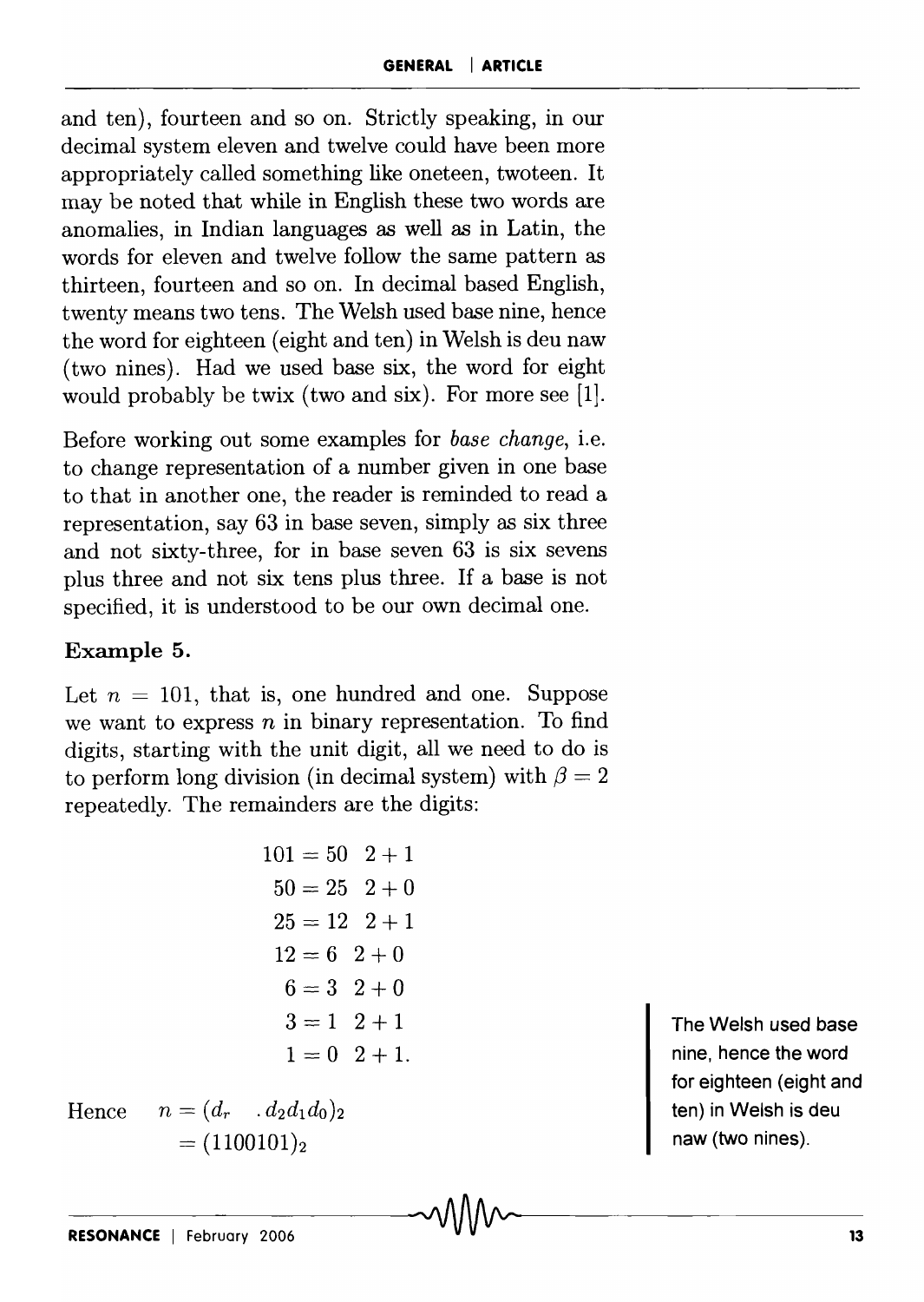#### **Example 6.**

Let us find the decimal representation of the number *n*  whose representation in base seven is 51643.

To do this we need to apply the division algorithm repeatedly to find the digits. For example, *do* is given as the remainder of *n* on division by ten, that is by  $\tau = 13$ (in base seven):

$$
n=q_1\tau+d_0\quad (d_0<\tau).
$$

The next digit  $d_1$  is the remainder of  $q_1$  on dividing by  $\tau$ :

$$
q_1 = q_2 \tau + d_1
$$

and so on.

But we now have to do the arithmetic in base seven. Using the calculation from Example 4 we have

$$
51643 = q_1 \t 13 + d_0
$$
  
with  $q_1 = 3460$  and  $d_0 = 3$ . Similarly,  

$$
3460 = 240 \t 13 + 10 \t (Note that 10 in base seven
$$
240 = 15 \t 13 + 6 \t is seven.)
$$

$$
15 = 1 \t 13 + 2
$$

$$
1 = 0 \t 13 + 1
$$
$$

Hence  $n = 12673$ , in our decimal representation.

#### **Fractions**

When we write 532.64 we mean it is in base  $\tau$  (for ten) the number

$$
5\tau^2 + 3\tau + 2 + \frac{6}{\tau} + \frac{4}{\tau^2}.
$$

The part

$$
.64 = \frac{6}{\tau} + \frac{4}{\tau^2}
$$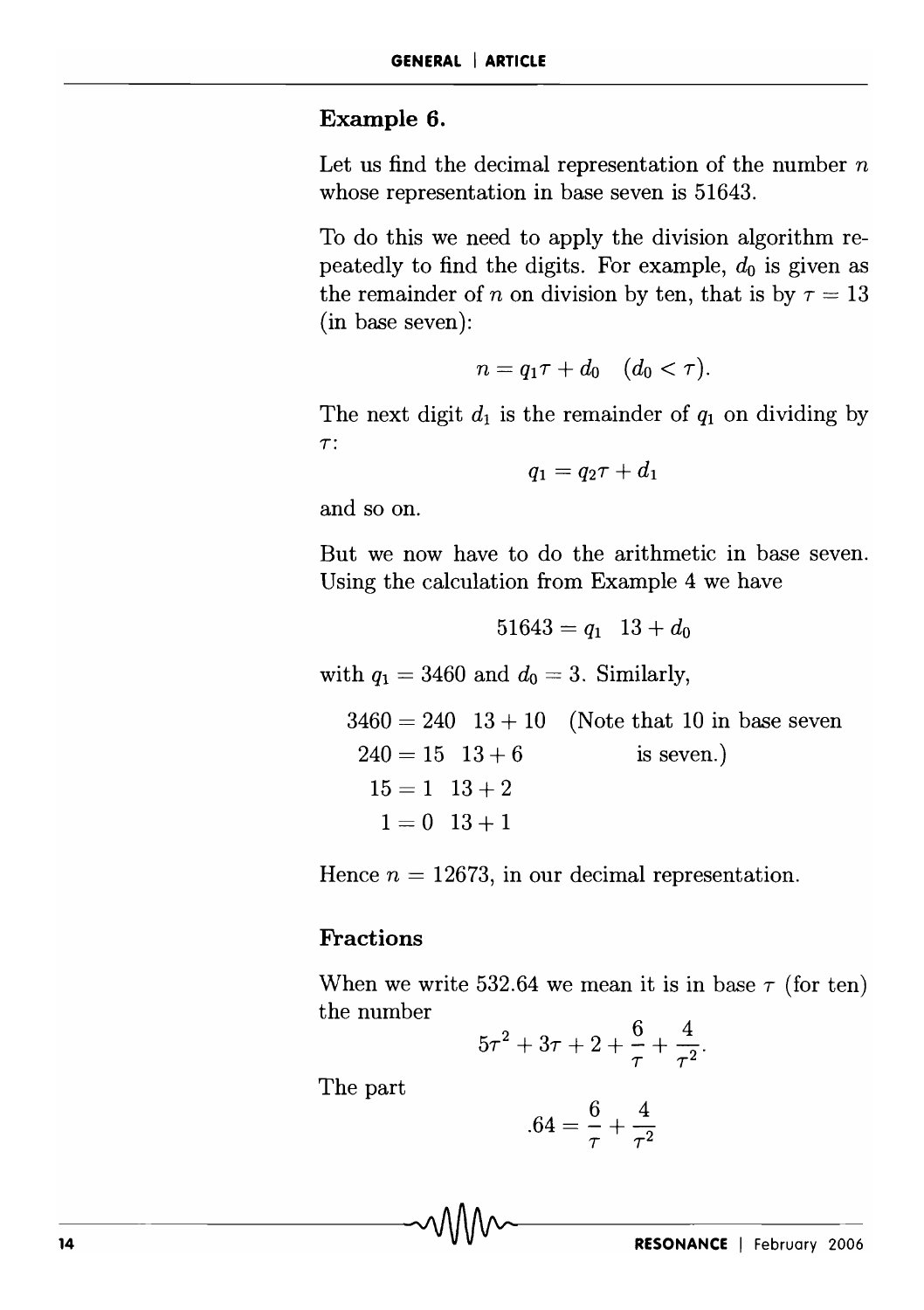#### Exercises

1. Suppose  $\beta$  = seven. Multiply 615.243 with 531.264.

2. Suppose in any base  $\beta > 1$ , the number  $\alpha = 0.d_1 \cdots d_r \cdots$ , where the block  $d_1 \cdots d_r$  of r digits repeats forever. Show that  $\alpha$  is rational, that is, a ratio of two whole numbers.

*Hint.* Look at the number  $\beta^r$ 

represents the *fractional part* of this number. If we are using  $\beta =$  five, 402.31 would represent the number

$$
4 \quad 5^2 + 0 \quad 5 + 2 + \frac{3}{5} + \frac{1}{5^2}.
$$

Arithmetic involving fractions is carried out in the same manner. For example, in base five, to multiply .4 by .3, we would proceed as follows:

$$
.4 \times .3 = \frac{4}{5} \times \frac{3}{5} = \frac{4 \times 3}{5^2}
$$
  
=  $\frac{2 \cdot 5 + 2}{5^2} = \frac{2}{5} + \frac{2}{5^2}$   
= .22

In shorthand notation we have:

$$
\begin{array}{r}0.4\\\times&0.3\\\hline 0.22\end{array}
$$

### Remarks

Binary representation (base two) is used as the 'machine language' of computers. The reason is that the digits 0 and 1 can be used as on and off signals, instructions for the circuitry in the computer. The disadvantage of using a smaller base such as two is that we need a longer string of digits to represent a number, e.g. even a single digit number such as 9 (in our decimal system) has the